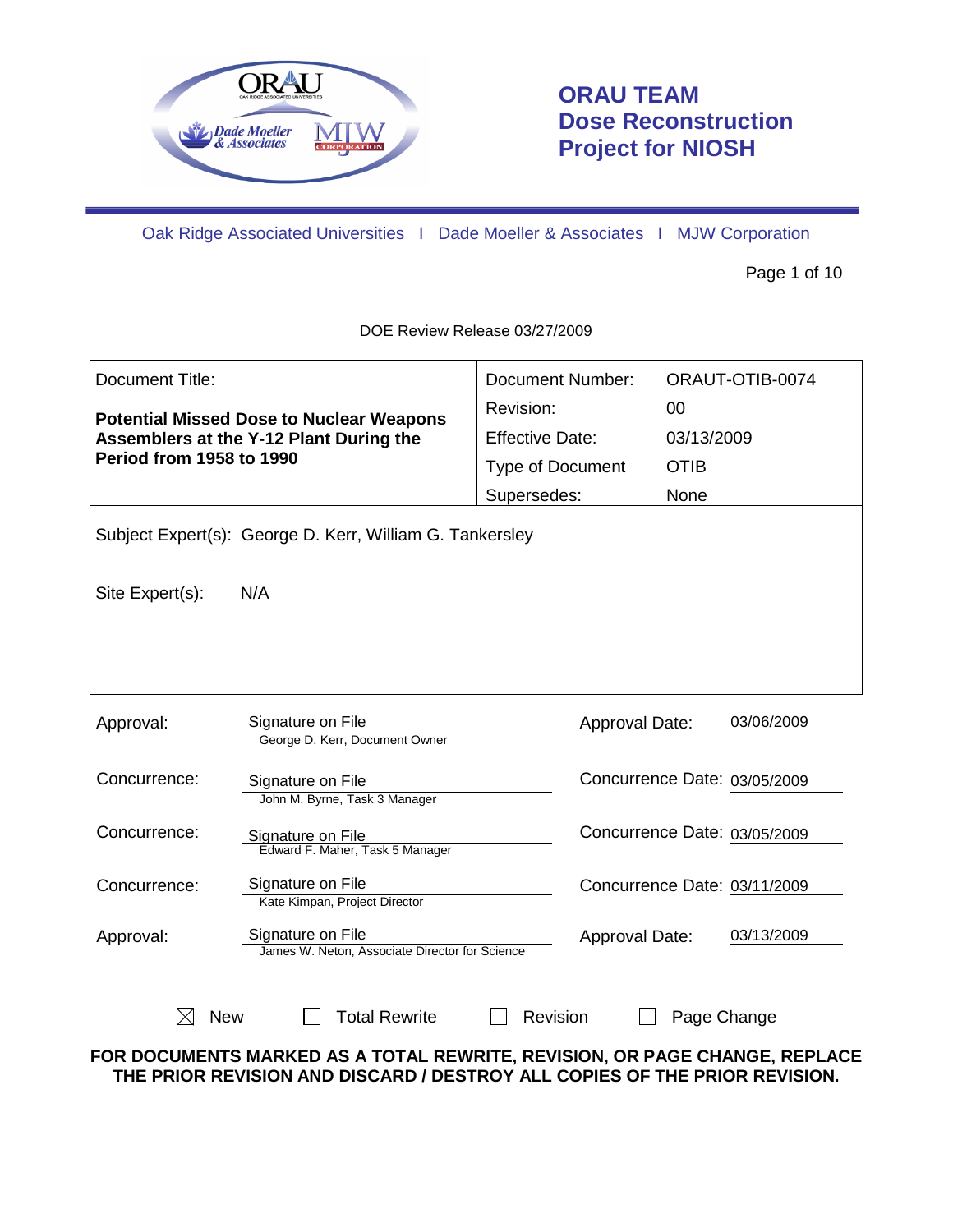| Document No. ORAUT-OTIB-0074 | Revision No.<br>-00 | Effective Date: 03/13/2009 | Page 2 of 10 |
|------------------------------|---------------------|----------------------------|--------------|
|------------------------------|---------------------|----------------------------|--------------|

#### **PUBLICATION RECORD**

| <b>EFFECTIVE</b> | <b>REVISION</b> |                                                                     |  |  |
|------------------|-----------------|---------------------------------------------------------------------|--|--|
| <b>DATE</b>      | <b>NUMBER</b>   | <b>DESCRIPTION</b>                                                  |  |  |
| 03/13/2009       | 00              | New technical information bulletin that provides bounding estimates |  |  |
|                  |                 | of potential missed radiation doses to weapons assemblers who       |  |  |
|                  |                 | worked in the dry room of Building 9204-2 at the Oak Ridge Y-12     |  |  |
|                  |                 | Plant during the period from 1958 to 1990. Incorporates formal      |  |  |
|                  |                 | internal review comments. No changes occurred as a result of        |  |  |
|                  |                 | formal NIOSH review. Training required: As determined by the Task   |  |  |
|                  |                 | Manager. Initiated by George D. Kerr.                               |  |  |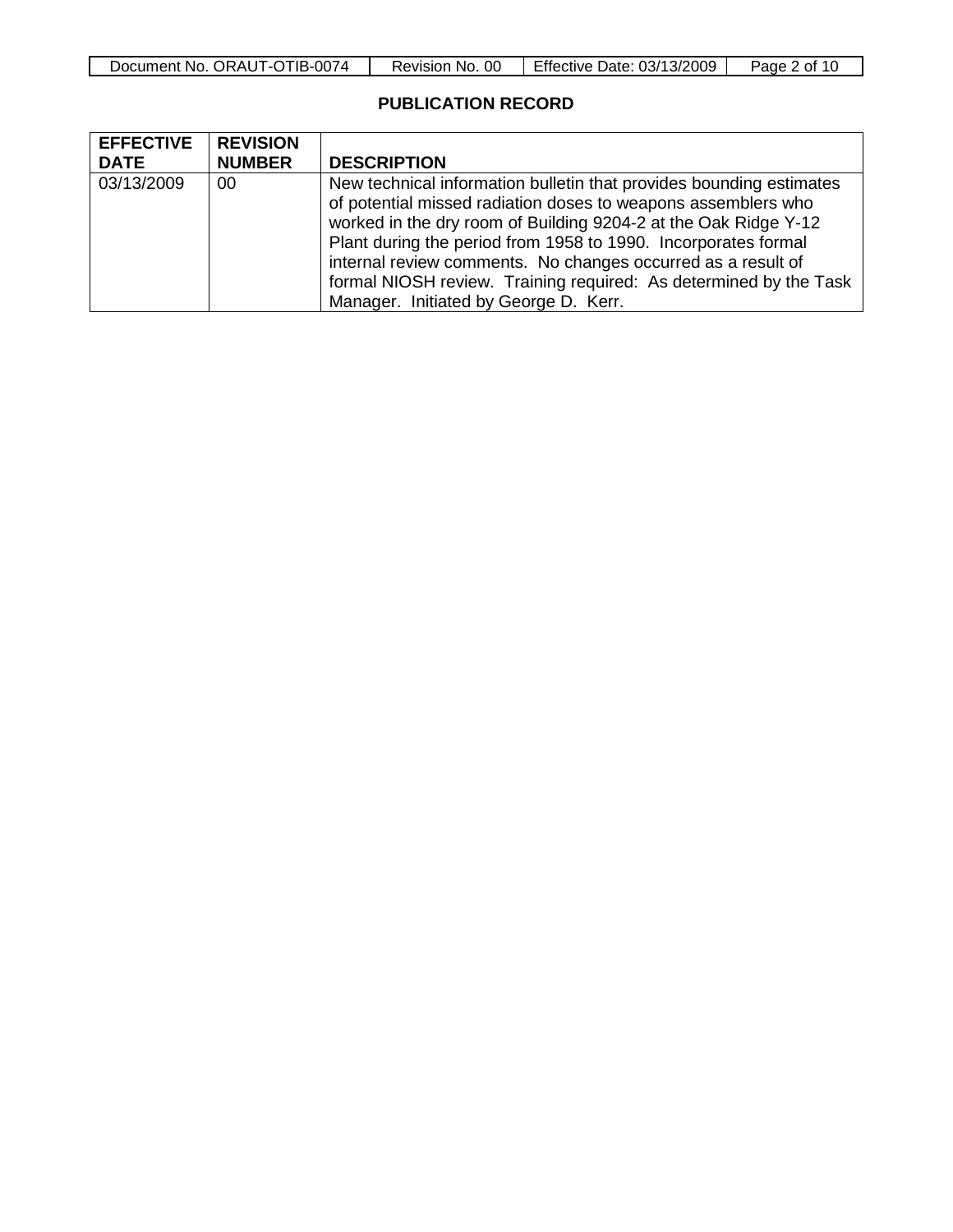| Document No. ORAUT-OTIB-0074 | 0C<br>Revision No. | Effective Date: 03/13/2009 | Page<br>10.<br>3 of |
|------------------------------|--------------------|----------------------------|---------------------|

### **TABLE OF CONTENTS**

**PAGE** 

#### **SECTION TITLE**

## **LIST OF TABLES**

#### **TABLE TITLE PAGE**  $3 - 1$  $4 - 1$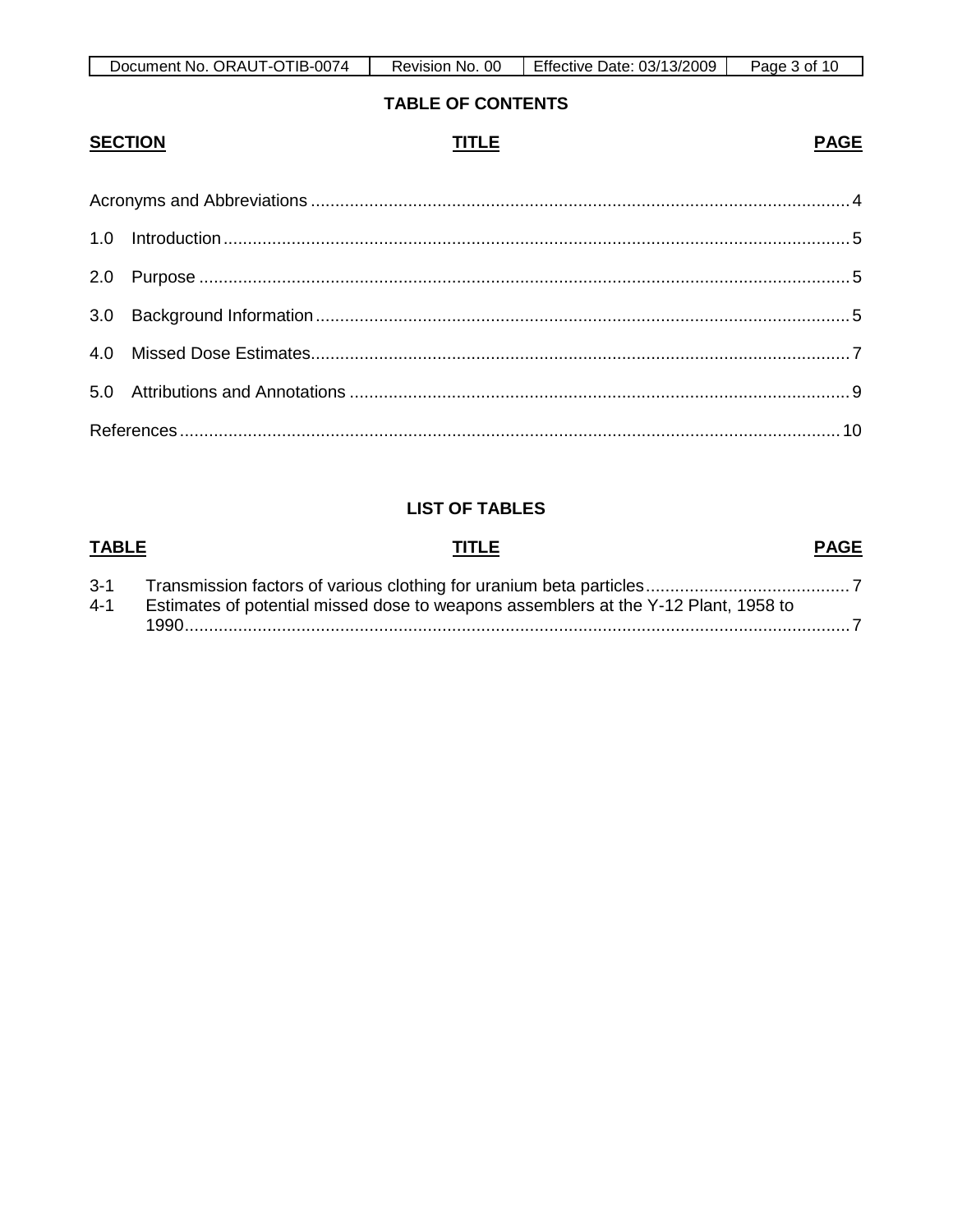### **ACRONYMS AND ABBREVIATIONS**

| d<br><b>DOE</b>            | day<br>U.S. Department of Energy                                                 |
|----------------------------|----------------------------------------------------------------------------------|
| ft                         | foot                                                                             |
| hr                         | hour                                                                             |
| <b>IREP</b>                | Interactive RadioEpidemiological Program                                         |
| keV                        | kiloelectron volts                                                               |
| mrem                       | millirem                                                                         |
| <b>NIOSH</b>               | National Institute for Occupational Safety and Health                            |
| <b>OCAS</b><br><b>ORAU</b> | Office of Compensation Analysis and Support<br>Oak Ridge Associated Universities |
| qtr                        | quarter                                                                          |
| <b>RPG</b>                 | radiation protection guideline                                                   |
|                            | SRDB Ref ID Site Research Database Reference Identification (number)             |
| TIB                        | technical information bulletin                                                   |
| <b>U.S.C.</b>              | <b>United States Code</b>                                                        |
| wk                         | week                                                                             |
| $Y-12$<br>yr               | Y-12 Plant, now the Y-12 National Security Complex<br>year                       |
| §                          | section or sections                                                              |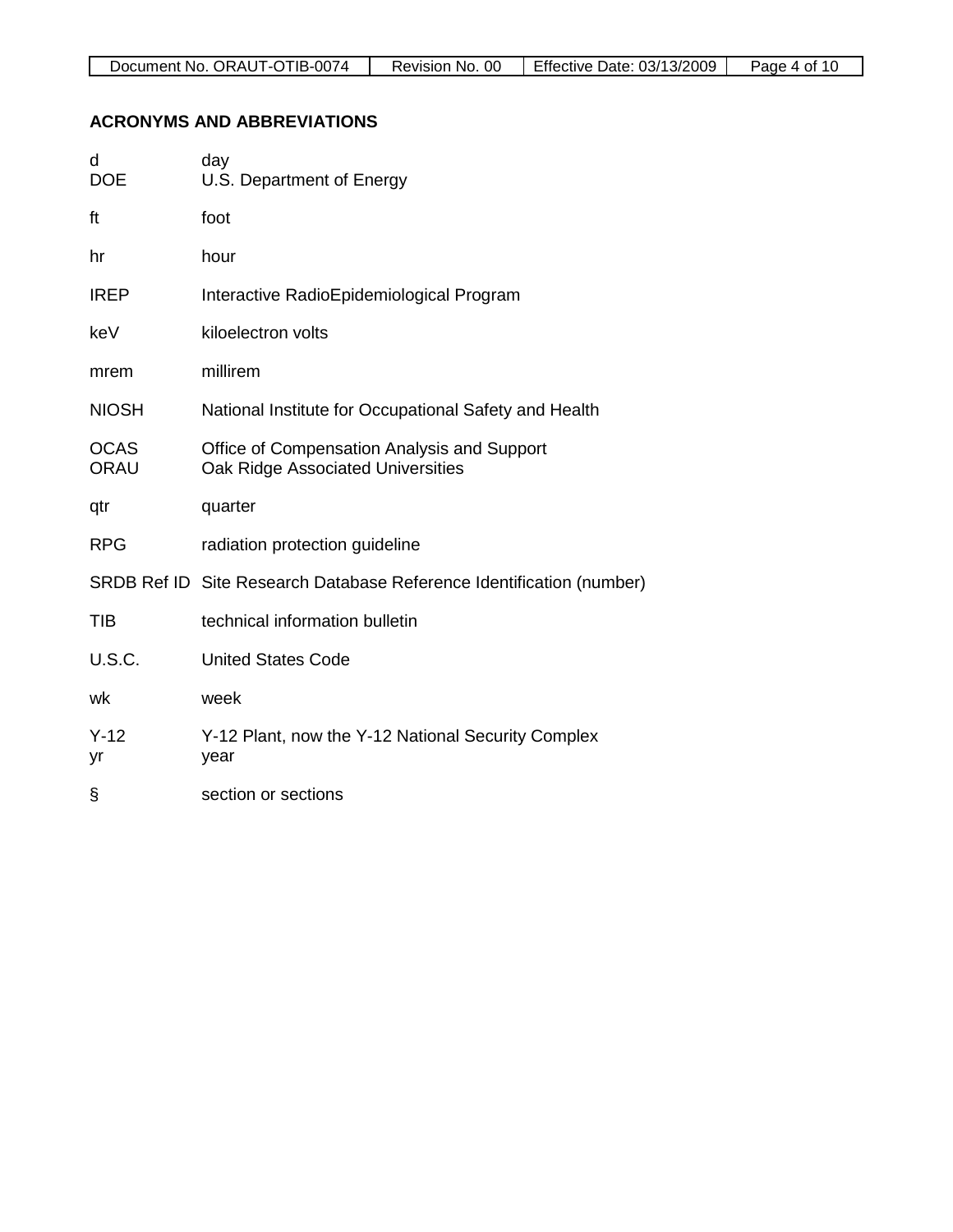| Document No. ORAUT-OTIB-0074 | Revision No. 00 | Effective Date: 03/13/2009 | Page 5 of 10 |
|------------------------------|-----------------|----------------------------|--------------|

### **1.0 INTRODUCTION**

Technical information bulletins (TIBs) are not official determinations made by the National Institute for Occupational Safety and Health (NIOSH) but are rather general working documents that provide historic background information and guidance to assist in the preparation of dose reconstructions at particular sites or categories of sites. They will be revised in the event additional relevant information is obtained about the affected site(s). TIBs may be used to assist NIOSH staff in the completion of individual dose reconstructions.

In this document, the word "facility" is used as a general term for an area, building, or group of buildings that served a specific purpose at a site. It does not necessarily connote an "atomic weapons employer facility" or a "Department of Energy (DOE) facility" as defined in the Energy Employees Occupational Illness Compensation Program Act of 2000 [42 U.S.C. § 7384l(5) and (12)].

### **2.0 PURPOSE**

The purpose of this TIB is to provide information on potential missed dose to nuclear weapons assemblers at the Y-12 Plant during the period from 1958 to 1990. The information that was used in the preparation of this TIB was obtained primarily from interviews of several former weapons assemblers and a former supervisor of weapons assemblers at the Y-12 Plant (Tankersley 2006, 2009).

#### **3.0 BACKGROUND INFORMATION**

The Y-12 National Security Complex, formerly the Y-12 Plant, performs missions that are vital to DOE (TAPP 2003; Alspaugh 2001). Every nuclear weapon in the current U.S. stockpile contains components that were manufactured at the Y-12 facility (Alspaugh 2001). Y-12 also serves as the nation's assembly and disassembly plant for nuclear secondary components (Alspaugh 2001).

There are two basic types of nuclear weapons. The first type produces explosive energy through nuclear fission alone. These weapons are commonly called *fission bombs, atomic bombs*, or *A-bombs*. The second basic type produces most of the explosive energy through nuclear fusion. These weapons are commonly known as *thermonuclear bombs, hydrogen bombs*, or *H-bombs.*  Thermonuclear weapons depend on a fission stage to initiate the explosive release of fusion energy. The fission stage is called the *primary*, and the fusion stage of the weapon is called the *secondary*. The secondary stages in thermonuclear weapons were installed at Y-12, and the partially assembled weapons were shipped off the site for further installation of the primaries.

Weapons component assembly and disassembly were performed primarily in Buildings 9204-2 and 9204-2E (ORAUT 2007a; Wilcox 2001). Dry boxes with glove ports were used by Y-12 workers during the assembly of the earliest thermonuclear weapons (Wilcox 2001). These dry boxes were later replaced by a dry room with moisture levels controlled to within parts per million range (Wilcox 2001). Personnel inside the dry room wore airtight ventilated suits similar to those worn by astronauts to prevent body moisture from damaging weapons components during assembly of secondary stages (Wilcox 2001). The interviews with former assembly personnel indicate that the dry room at Y-12 was built in late 1958 or early 1959 (exact date uncertain) in Building 9204-2 (Tankersley 2006, 2009).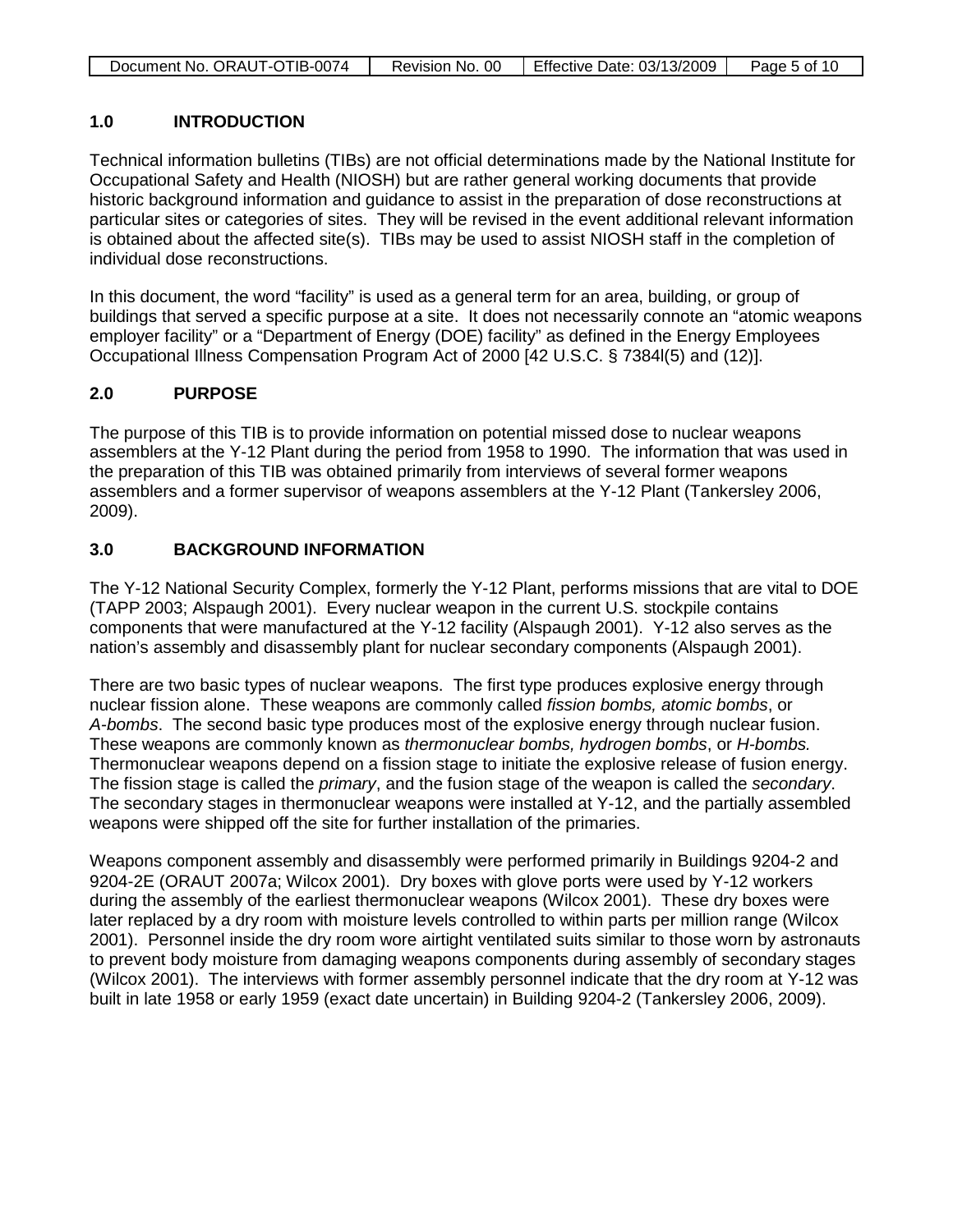| Document No. ORAUT-OTIB-0074 | Revision No. 00 | Effective Date: 03/13/2009 | Page 6 of 10 |
|------------------------------|-----------------|----------------------------|--------------|

The following bulleted items provide other information that was obtained in the interviews of several former weapons assemblers and a former supervisor of weapons assemblers at the Y-12 Plant (Tankersley 2006).

- Dry room work was cumbersome at best, and an attempt was made to minimize the time in the ventilated suits. The total time spent in the suits was typically less than or equal to approximately 4 hr/d.
- The ventilated suit was rather heavy. It was made of plastic or rubber and had a weight similar to that of muslin. Personnel who were wearing ventilated suits took off outer clothing down to their underwear.
- Film badges and extremity dosimeters were not worn during assembly operations because they would be damaged by the profuse sweating by personnel while suited. The airflow in the dry room was quite high, but the dry room was not air conditioned.
- There were usually two to three individuals in the dry room at any one time. Much of the work was hands on, but individuals who were not involved in the assembly would step back until they were needed, then move up to carry out their part of the assembly.
- No one took unnecessary exposures during assembly. Health physicists stayed in the dry room and made constant surveys of the exposure and dose rates. Assemblers were not overly concerned because the penetrating whole-body doses were determined to be small.
- Time in a dry room without a film badge was about 15 to 20 hr/wk. The number of hours within 3 ft of a device under construction was approximately 10 hr/wk, and the time in direct contact with a device was about 1 to 2 minutes per assembly.

The dose rates below are taken from actual measurements made on secondary stages handled at the Y-12 facility during the period of interest (Kerr 2007). The set of measurements giving the largest dose rates is used here to provide bounding values for the potential missed dose to assemblers. These dose rates at various distances are as follows:

| <b>Distance</b> | <b>Photons</b><br>(mrem/hr) | <b>Beta particles</b><br>(mrem/hr) |
|-----------------|-----------------------------|------------------------------------|
| Contact         |                             |                                    |
|                 |                             |                                    |
| ว ft            |                             |                                    |

For dose reconstruction, estimates of the radiation doses to the extremities are necessary as well as estimates of the doses to the whole body and skin of the whole body. The beta doses to the body, face, and extremities must be corrected for shielding by the ventilated suit, clear plastic headpiece, and gloves the assemblers wore (Table 3-1). Transmission factors of various clothing items for the very energetic beta particles from uranium are summarized in Table 3.1. These data were taken from two recent reports on radiological protection for workers at uranium facilities (Rich et al. 1988; DOE 2004). The application of certain selected transmission values from Table 3-1 in the estimation of missed dose to nuclear weapon assemblers at the Y-12 Plant is discussed in Section 4.0.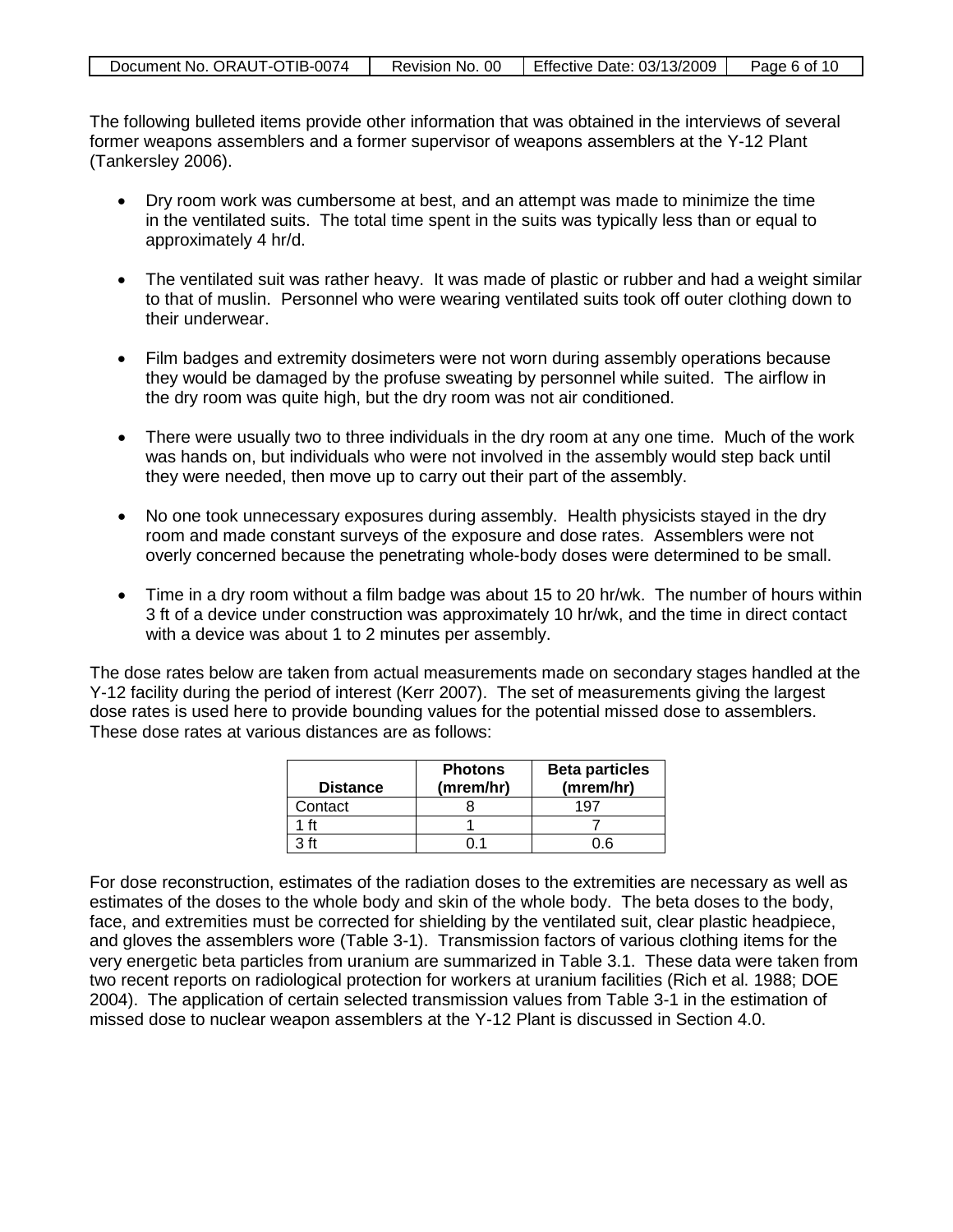| Document No. ORAUT-OTIB-0074 | Revision No. 00 | Effective Date: 03/13/2009 | Page 7 of 10 |
|------------------------------|-----------------|----------------------------|--------------|
|                              |                 |                            |              |

|                                             | <b>Transmission</b> |                            |
|---------------------------------------------|---------------------|----------------------------|
| Clothing                                    | factor              | Reference                  |
| Face shield                                 | 0.41                | <b>Rich et al. 1988</b>    |
| Vinyl surgeon's gloves                      | 0.95                | <b>DOE 2004</b>            |
| Latex surgeon's gloves                      | 0.87                | <b>DOE 2004</b>            |
| Two pairs of gloves plus liner              | 0.60                | <b>Rich et al. 1988</b>    |
| Lead-loaded, 10-mil lead equivalent         | 0.77                | <b>DOE 2004</b>            |
| Lead-loaded, 30-mil lead equivalent         | 0.13                | <b>DOE 2004</b>            |
| Pylox (vinyl) gloves                        | 0.62                | <b>DOE 2004</b>            |
| Leather, medium weight                      | 0.62                | <b>DOE 2004</b>            |
| White cotton gloves                         | 0.89                | <b>DOE 2004</b>            |
| Two pairs of coveralls plus paper liner     | 0.80                | <b>Rich et al. 1988</b>    |
| Tyvek coveralls                             | 0.98                | <b>DOE 2004</b>            |
| Durafab paper laboratory coat               | 0.96                | <b>DOE 2004</b>            |
| Laboratory coat (65% Dacron and 35% cotton) | 0.91                | Rich et al. 1988; DOE 2004 |

Table 3-1. Transmission factors of various clothing for uranium beta particles.

#### **4.0 MISSED DOSE ESTIMATES**

The dose rates at various distances from the secondary stage in the previous section of this report were used in the following estimates of potential missed dose to assemblers while working in the dry room at the Y-12 facility during the period from 1958 to 1990. It was assumed that the model individual spent a total of 10 hr/wk within 3 ft of the device under assembly. It is further assumed that 5 hr/wk of the total of 10 hr/wk were spent at 1 ft from a device during hands-on work. The 1 to 2 minutes during assembly that were spent in nearly direct contact with a device during hands-on work contributed insignificantly to the total missed dose.

Use of the above assumptions resulted in a potential missed penetrating dose to the whole body from photons equal to:

(0.1 mrem/hr)(5 hr/wk) + (1 mrem/hr)(5 hr/wk),

which is 5.5 mrem/wk, 72 mrem/qtr, or 290 mrem/yr (Table 4-1). These estimates are also used as the photon radiation dose to the head and face (Table 4-1).

|                                              | Dose equivalent |           |        |
|----------------------------------------------|-----------------|-----------|--------|
| Dose equivalent component                    | Weekly          | Quarterly | Yearly |
| Photon radiation dose to whole body          | 5.5             | 72        | 290    |
| Beta radiation dose to skin of whole body    | 32              | 420       | 1,700  |
| Photon radiation dose to head and face       | 5.5             | 72        | 290    |
| Beta radiation dose to skin of head and face | 16              | 210       | 840    |
| Photon radiation dose to hands               | 40              | 520       | 2,100  |
| Beta radiation dose to skin of hands         | 740             | 9,600     | 39,000 |

Table 4-1. Estimates of potential missed dose (mrem) to weapons assemblers at the Y-12 Plant, 1958 to 1990.<sup>a</sup>

a. Dose estimates greater than 100 mrem are rounded to two significant figures.

For the nonpenetrating dose to the whole body from beta particles, a transmission factor of 0.85 was assumed for the ventilated suit, which is the approximate average value of the transmission factors of 0.80 for two pairs of coveralls plus a paper liner and 0.91 for a laboratory coat (Table 3-1). Therefore, the potential missed nonpenetrating dose from beta particles to the skin of the whole body would be: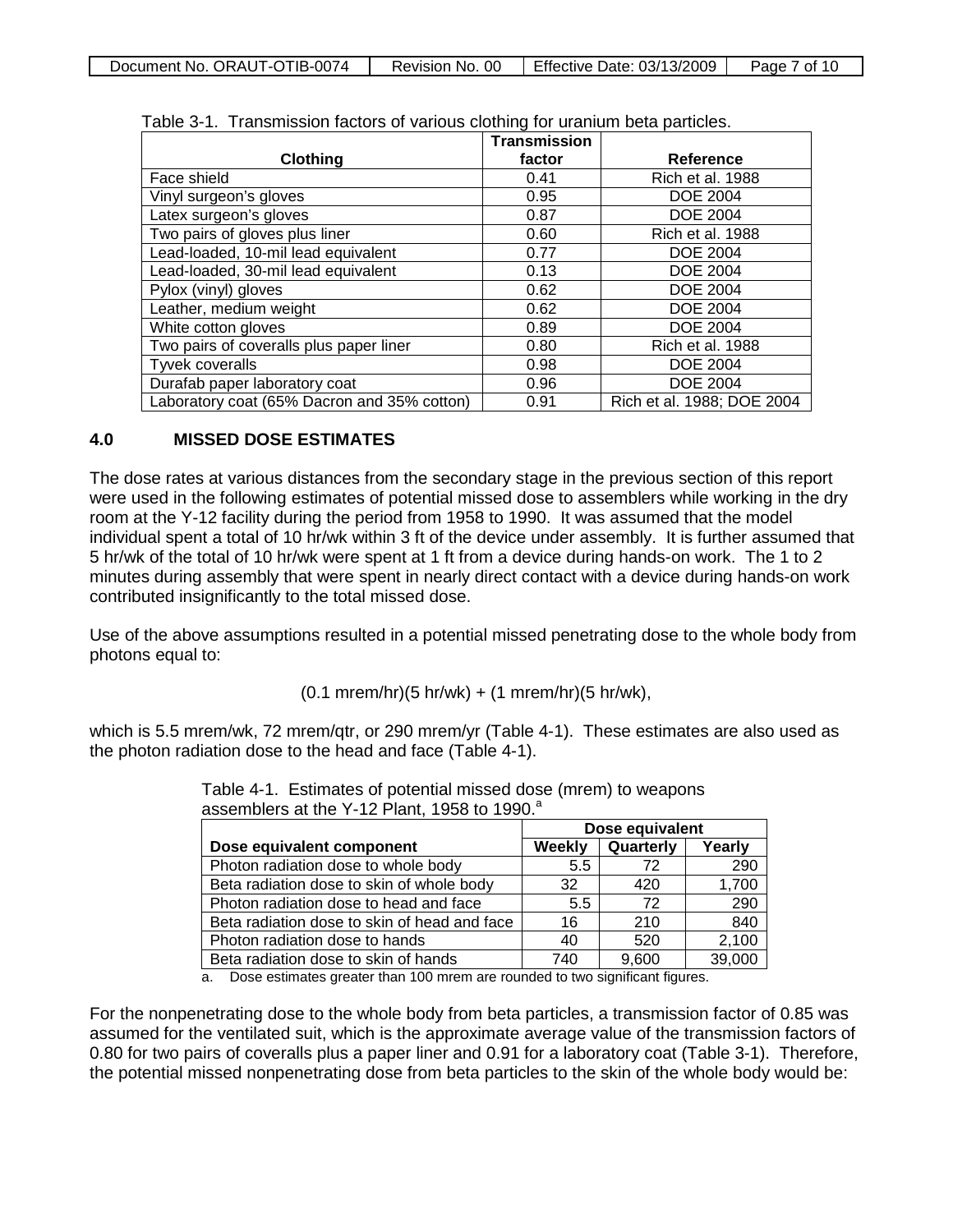$0.85 \times [(0.6 \text{ mrem/hr})(5 \text{ hr/wk}) + (7 \text{ mrem/hr})(5 \text{ hr/wk})]$ 

which is 32 mrem/wk, 420 mrem/qtr, or 1.7 rem/yr (Table 4-1).

For the nonpenetrating dose to the skin of the head and face from beta particles, a transmission factor of 0.41 for a face shield in Table 3.1 was assumed to be applicable to the clear plastic headpiece of the airtight ventilated suit worn by the assemblers. Therefore, the potential missed nonpenetrating dose from beta particles to the skin of the head and face would be:

 $0.41 \times [(0.6 \text{ mrem/hr})(5 \text{ hr/wk}) + (7 \text{ mrem/hr})(5 \text{ hr/wk})]$ ,

which is 16 mrem/wk, 210 mrem/qtr, or 840 mrem/yr (Table 4-1).

The Y-12 radiation protection guideline (RPG) for the dose to the whole body from photons was 5 rem/yr, and the RPG for the dose to the skin of the whole body and the face from both photons and beta particles ranged from a low of 15 rem/yr to a high of 50 rem/yr during this period (ORAUT 2007b). The total missed dose to the skin of the whole body or the head and face is the sum of the penetrating and nonpenetrating doses in Table 4.1 from photons and beta particles, respectively.

The potential missed dose to the hands or extremities from photons from direct contact with a device during hands-on work is estimated to be:

(8 mrem/hr)(5 hr/wk),

which is 40 mrem/wk, 520 mrem/qtr, or 2.1 rem/yr. For the dose to the hands from beta particles, a transmission factor of 0.75 was assumed for the gloves assemblers wore, which is the approximate average value of the transmission factors for Pylox or leather gloves and 0.91 for white cotton gloves (Table 3-1). Therefore, the potential missed dose to the hands from beta particles would be:

 $0.75 \times (197 \text{ mrem/hr})(5 \text{ hr/wk}),$ 

which is 739 mrem/wk, 9.6 rem/qtr, or 39 rem/yr (Table 4-1). The total missed dose to the hands (extremities) from photons and beta particles would be approximately 41 rem/yr, which compares to RPGs for the extremities of 75 rem/yr before 1988 and 50 rem/yr starting in 1988 (ORAUT 2007b).

The nuclear weapon assemblers at the Y-12 Plant wore a film badge dosimeter when they were not working in the dry room. Thus, the dose estimates given here are only estimates of missed dose while the assemblers were working in the dry room and were not wearing their film badge dosimeters. The exposure geometry for the missed dose estimates presented here should be treated as an anterior-posterior (AP) or front-to-back irradiation of the body. The beta particles should be considered to have energies greater than 15 keV and the photons should be considered to have energies ranging from 30 to 250 keV (ORAUT 2006, Table 6.3.4.1-1). Because the missed dose estimates for an assembler who worked in the dry room without wearing a film badge dosimeter are bounding estimates or best estimates based on the available information, they should be entered as constant values into the calculations using the NIOSH-Interactive RadioEpidemiological Program (NIOSH-IREP). NIOSH-IREP is a web-based computer program that estimates the probability that an individual's cancer was caused by his or her radiation exposure. Discussions of NIOSH-IREP can be found in a number of technical documents posted on NIOSH's Office of Compensation Analysis and Support (OCAS) web site at www.cdc.gov/niosh/ocas.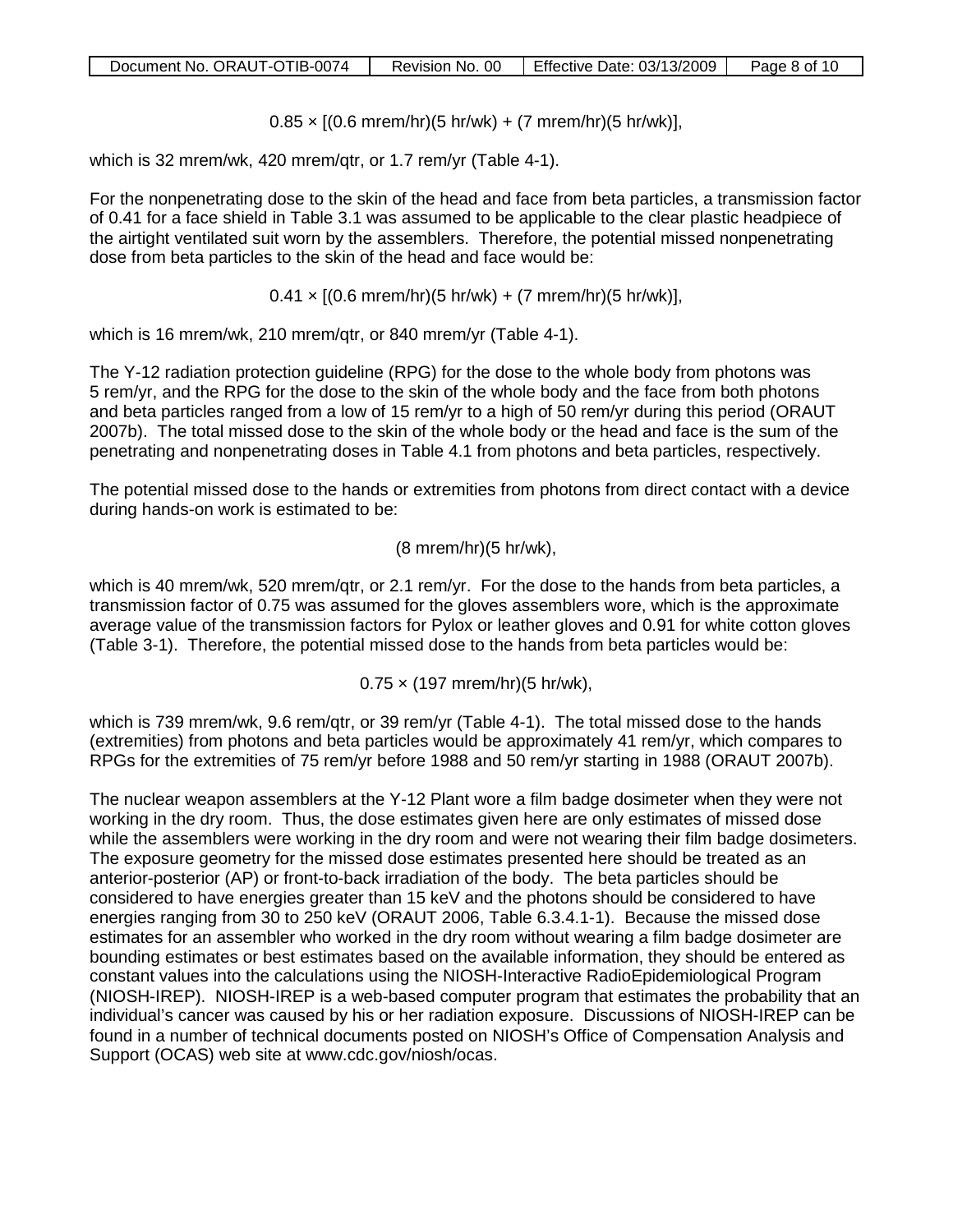| Document No. ORAUT-OTIB-0074 | Revision No. 00 | Effective Date: 03/13/2009 | Page 9 of 10 |
|------------------------------|-----------------|----------------------------|--------------|

### **5.0 ATTRIBUTIONS AND ANNOTATIONS**

All information requiring identification was addressed via references integrated into the reference section of this document.